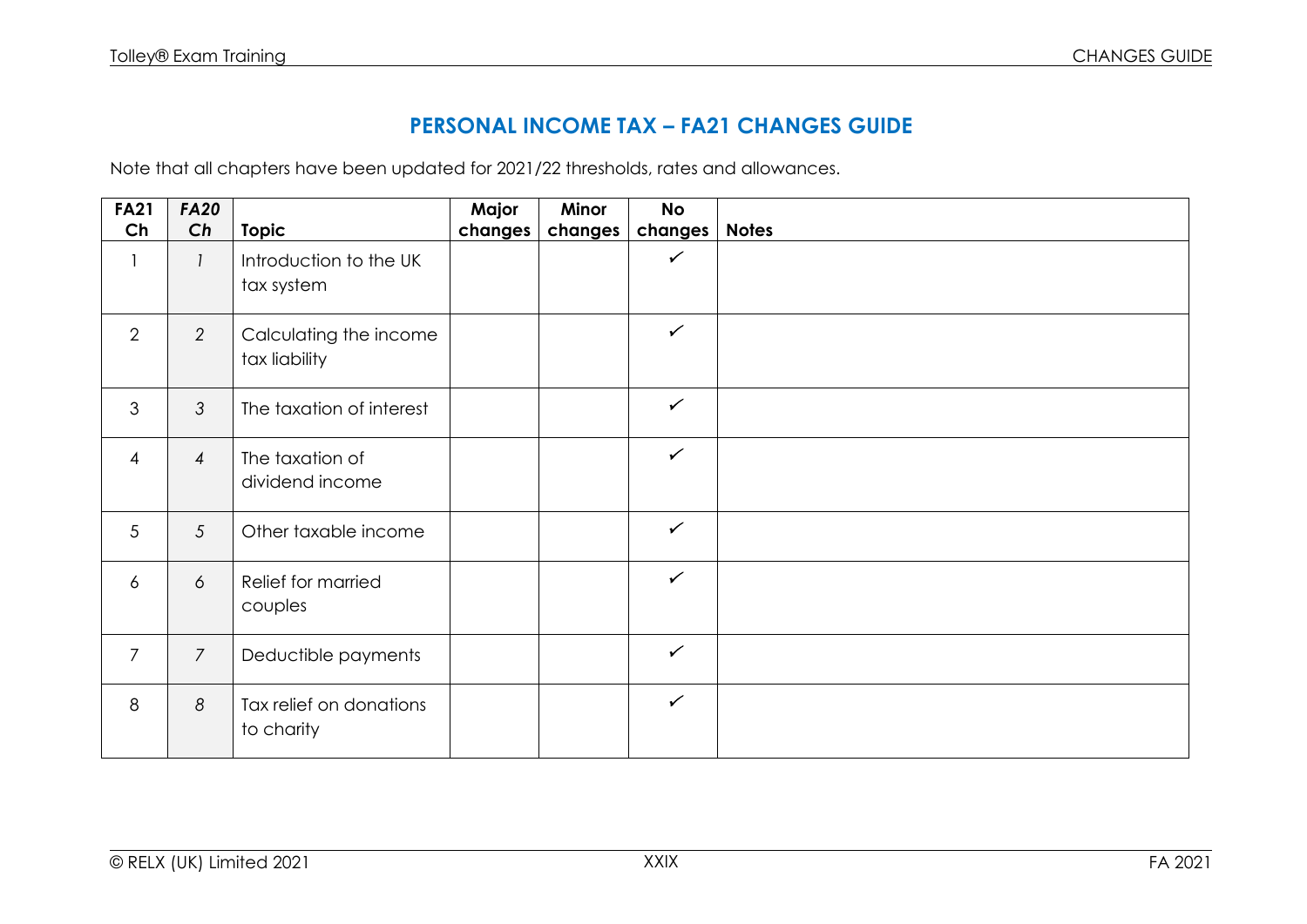| 9  | 9  | Tax reducers                                       | $\checkmark$ |              | Relief for maintenance payments removed from the<br>syllabus. |
|----|----|----------------------------------------------------|--------------|--------------|---------------------------------------------------------------|
| 10 | 10 | Scottish taxpayers                                 |              | $\checkmark$ |                                                               |
| 11 | 11 | An introduction to self-<br>assessment             |              | $\checkmark$ |                                                               |
| 12 | 12 | Payment dates, interest<br>& penalties             |              | $\checkmark$ |                                                               |
| 13 | 13 | Self-assessment - further<br>aspects               | $\checkmark$ |              | Minor amends to HMRC Information and Inspection<br>Powers     |
| 14 | 14 | Introduction to property<br>income                 |              | $\checkmark$ |                                                               |
| 15 | 15 | Property income: further<br>aspects                |              | $\checkmark$ |                                                               |
| 16 | 16 | Introduction to<br>employment income &<br>benefits |              | $\checkmark$ |                                                               |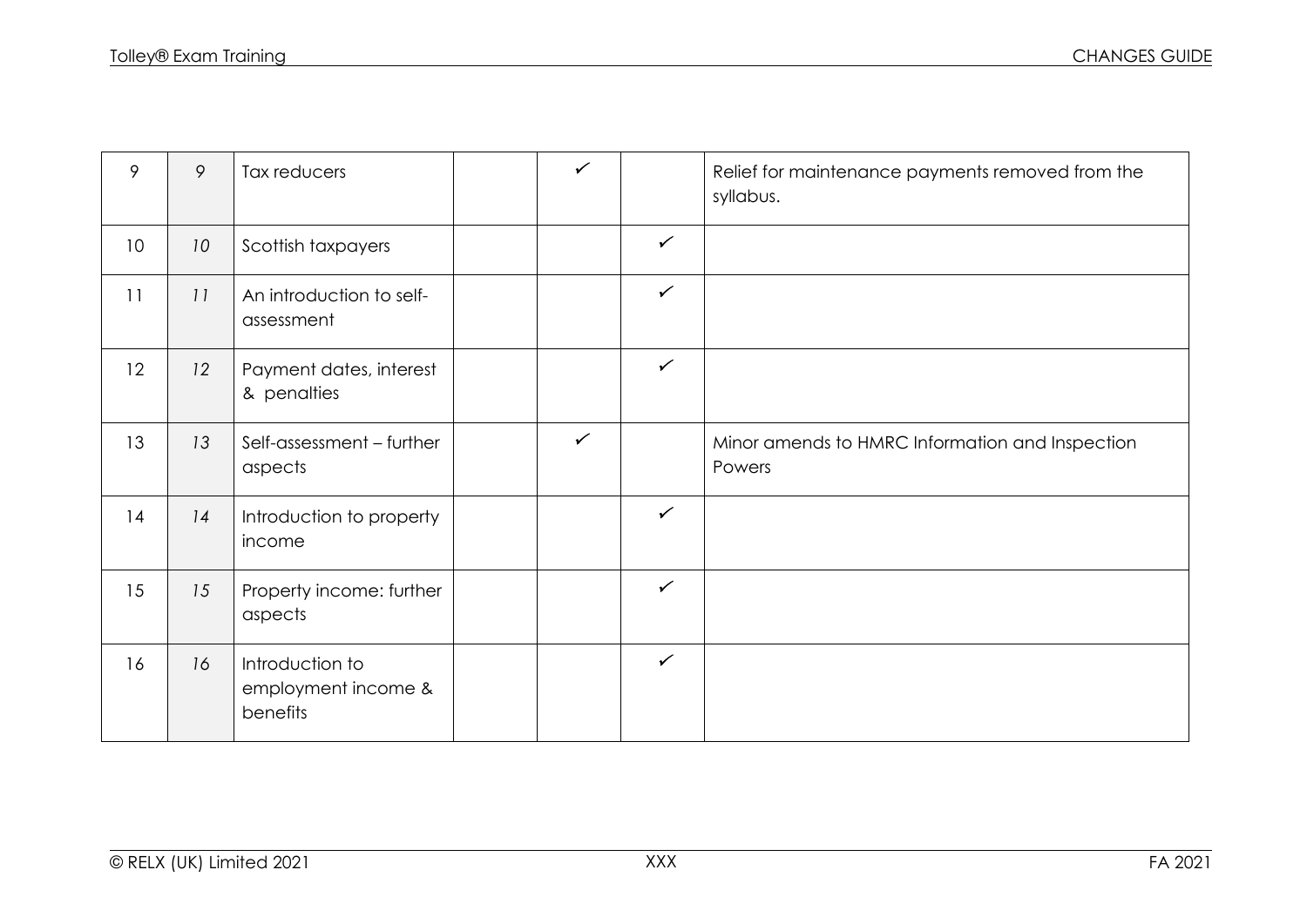| 17 | 17  | Company car & fuel<br>benefits             |              | $\checkmark$ |                                                  |
|----|-----|--------------------------------------------|--------------|--------------|--------------------------------------------------|
| 18 | 18  | Living accommodation:<br>taxable benefits  |              | $\checkmark$ |                                                  |
| 19 | 19  | Loans to employees &<br>use of assets      |              | $\checkmark$ |                                                  |
| 20 | 20  | Miscellaneous benefits<br>and other points |              | $\checkmark$ |                                                  |
| 21 | 21  | Expenses of<br>employment                  |              | $\checkmark$ |                                                  |
| 22 | 22  | Introduction of PAYE                       |              | $\checkmark$ |                                                  |
| 23 | 23  | Operation of the PAYE<br>system            |              | $\checkmark$ |                                                  |
| 24 | n/a | <b>PAYE</b> - Penalties and<br>Interest    | $\checkmark$ |              | New chapter, content moved from previous chapter |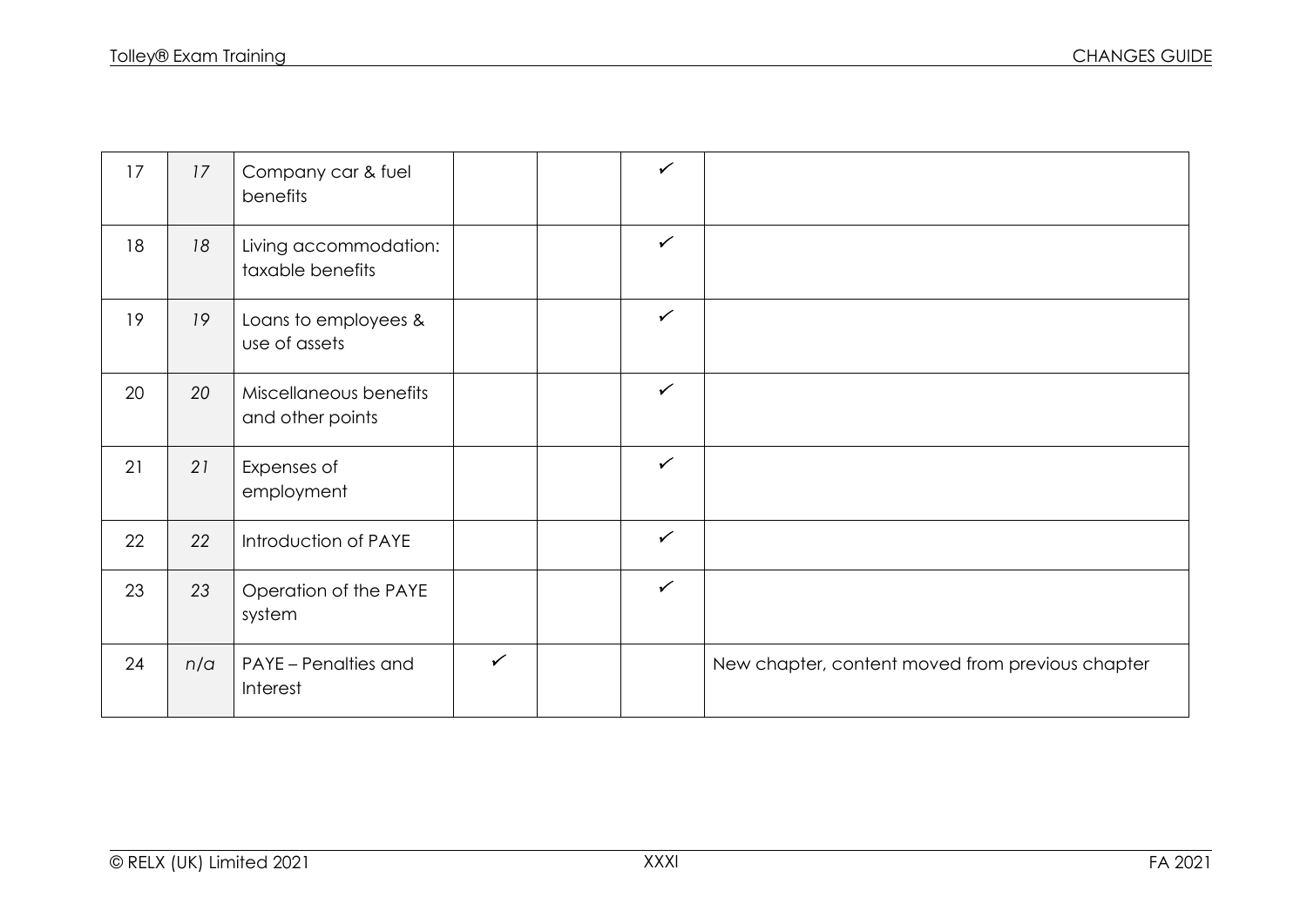| 25 | 24 | Class 1 National<br><b>Insurance Contributions</b>                | $\checkmark$ |              | 0% rate for secondary NICs where employee is an<br>armed forces veteran. Overseas NICS implications<br>moved to new chapter. |
|----|----|-------------------------------------------------------------------|--------------|--------------|------------------------------------------------------------------------------------------------------------------------------|
| 26 | 25 | Class 1 National<br><b>Insurance Contributions</b><br>& directors |              | $\checkmark$ |                                                                                                                              |
| 27 | 26 | Class 1A & 1B National<br>Insurance                               |              | $\checkmark$ |                                                                                                                              |
| 28 | 27 | Termination payments                                              |              | $\checkmark$ |                                                                                                                              |
| 29 | 28 | Employed or self-<br>employed?                                    |              | $\checkmark$ |                                                                                                                              |
| 30 | 29 | Pension schemes                                                   |              | $\checkmark$ |                                                                                                                              |
| 31 | 30 | Pension schemes -<br>further aspects                              |              | $\checkmark$ |                                                                                                                              |
| 32 | 31 | Miscellaneous provisions                                          |              | $\checkmark$ |                                                                                                                              |
| 33 | 56 | The Accrued Income<br>Scheme                                      |              | $\checkmark$ |                                                                                                                              |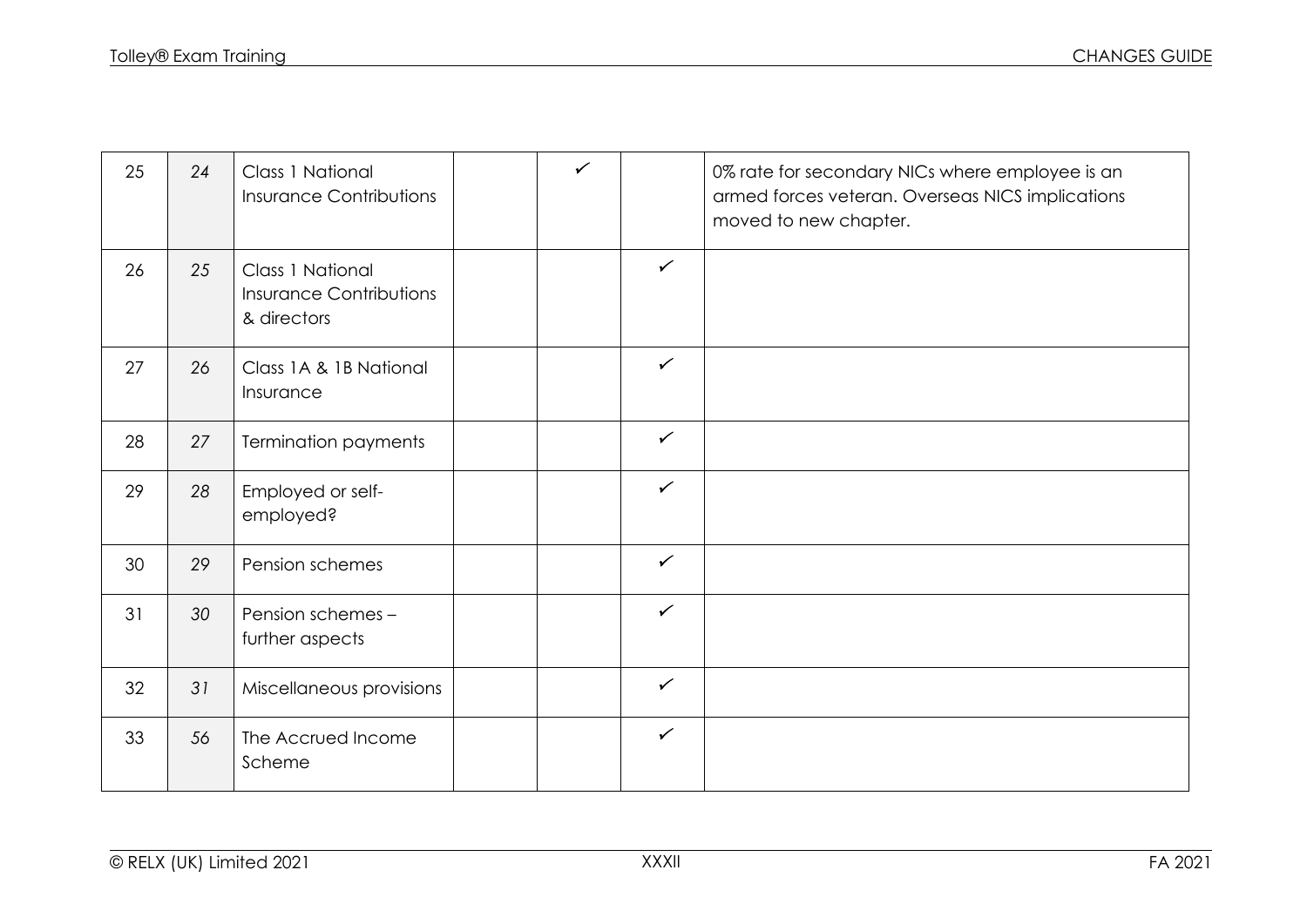| 34 | 57 | <b>Beneficiaries of</b><br>deceased estates     |              | $\checkmark$ |                                                          |
|----|----|-------------------------------------------------|--------------|--------------|----------------------------------------------------------|
| 35 | 32 | The Enterprise<br><b>Investment Scheme</b>      |              | $\checkmark$ |                                                          |
| 36 | 33 | Venture Capital Trusts<br>(VCTs)                |              | $\checkmark$ |                                                          |
| 37 | 34 | Social Investment Tax<br>Relief (SITR)          | $\checkmark$ |              | Relief extended for investments made up to 5 April 2023. |
| 38 | 35 | Introduction to Share<br>Schemes                |              | $\checkmark$ |                                                          |
| 39 | 36 | <b>Share Incentive Plans</b><br>(SIPs)          |              | $\checkmark$ |                                                          |
| 40 | 37 | Save As You Earn Share<br><b>Option Schemes</b> |              | $\checkmark$ |                                                          |
| 41 | 38 | Company Share Option<br>Plans                   |              | $\checkmark$ |                                                          |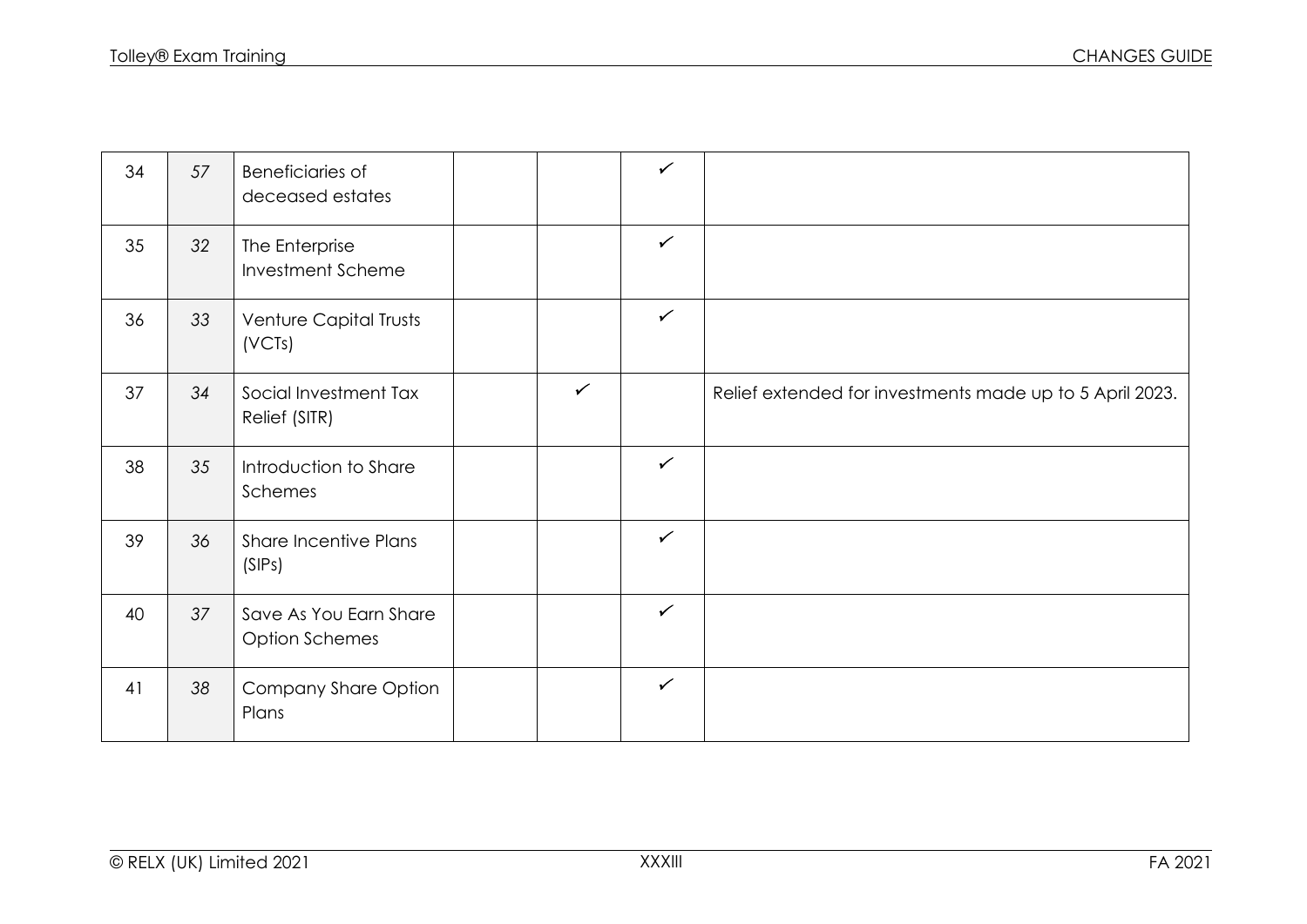| 42 | 39 | Non-tax advantaged<br>share option schemes             |  | $\checkmark$ |  |
|----|----|--------------------------------------------------------|--|--------------|--|
| 43 | 40 | Enterprise Management<br>Incentives (EMIs)             |  | $\checkmark$ |  |
| 44 | 41 | Restricted securities -<br>general principles          |  | $\checkmark$ |  |
| 45 | 42 | Restricted securities -<br>special rules               |  | $\checkmark$ |  |
| 46 | 43 | Residence - The<br><b>Statutory Residence</b><br>Rules |  | $\checkmark$ |  |
| 47 | 44 | Residence - the 'split<br>year' rules                  |  | $\checkmark$ |  |
| 48 | 45 | Domicile                                               |  | $\checkmark$ |  |
| 49 | 46 | Deemed domicile                                        |  | $\checkmark$ |  |
| 50 | 47 | Taxation of foreign<br>income - general<br>principles  |  | $\checkmark$ |  |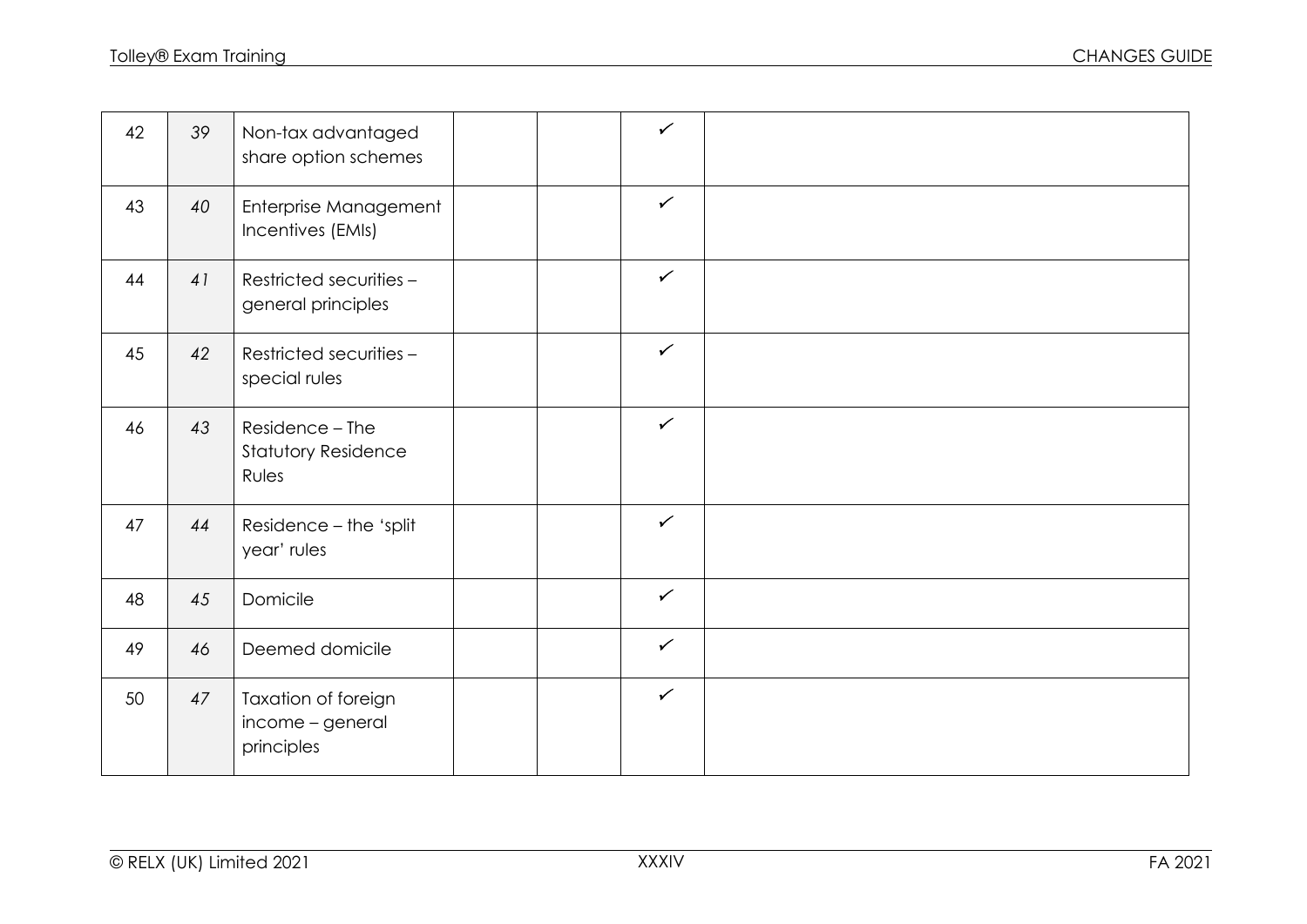| 51 | 48  | The remittance basis                                           |              | $\checkmark$ |                                                                                          |
|----|-----|----------------------------------------------------------------|--------------|--------------|------------------------------------------------------------------------------------------|
| 52 | 49  | Remittances & mixed<br>funds                                   |              | $\checkmark$ |                                                                                          |
| 53 | 50  | The remittance basis<br>charge                                 |              | $\checkmark$ |                                                                                          |
| 54 | 51  | <b>Business investment</b><br>relief                           |              | $\checkmark$ |                                                                                          |
| 55 | 52  | Overseas aspects of<br>employment income                       |              | $\checkmark$ |                                                                                          |
| 56 | 53  | Overseas aspects -<br>PAYE, share options &<br>travel expenses |              | $\checkmark$ |                                                                                          |
| 57 | n/a | Overseas Aspects of NIC                                        | $\checkmark$ |              | New separate chapter for this topic as there have been<br>significant changes this year. |
| 58 | 54  | Double Tax Relief                                              |              | $\checkmark$ |                                                                                          |
| 59 | 55  | <b>Double Taxation Treaties</b>                                |              | $\checkmark$ |                                                                                          |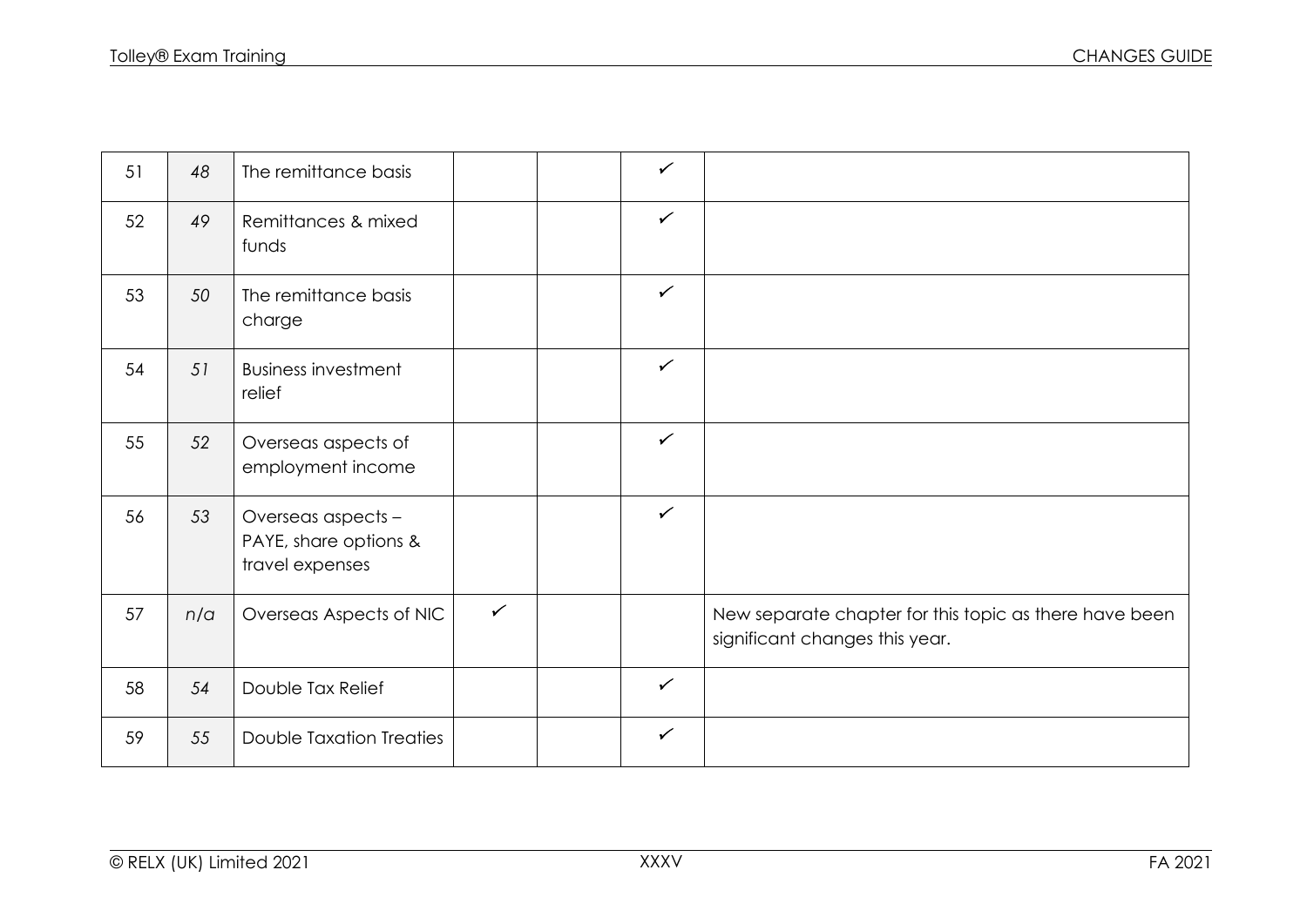## **CAPITAL GAINS TAX – FA21 CHANGES GUIDE**

All chapters have been updated for changes in the rate of personal allowances and tax bands.

| <b>FA21</b>    | <b>FA20</b>    |                                                              | Major   | Minor   | <b>No</b>    |              |
|----------------|----------------|--------------------------------------------------------------|---------|---------|--------------|--------------|
| Ch             | Ch             | <b>Topic</b>                                                 | changes | changes | changes      | <b>Notes</b> |
| $\mathbf{1}$   |                | Introduction to capital<br>gains tax                         |         |         | $\checkmark$ |              |
| $\overline{2}$ | 2              | Calculation of capital<br>gains                              |         |         | $\checkmark$ |              |
| 3              | $\mathcal{S}$  | <b>Business asset disposal</b><br>relief & Investors' relief |         |         | $\checkmark$ |              |
| $\overline{4}$ | $\overline{4}$ | Relief for capital losses                                    |         |         | $\checkmark$ |              |
| 5              | 5              | Reporting of CGT &<br>capital gains                          |         |         | $\checkmark$ |              |
| 6              | 6              | Part disposals                                               |         |         | $\checkmark$ |              |
| $\overline{7}$ | $\overline{7}$ | Sales of leases                                              |         |         | $\checkmark$ |              |
| 8              | 8              | Grants of leases                                             |         |         | $\checkmark$ |              |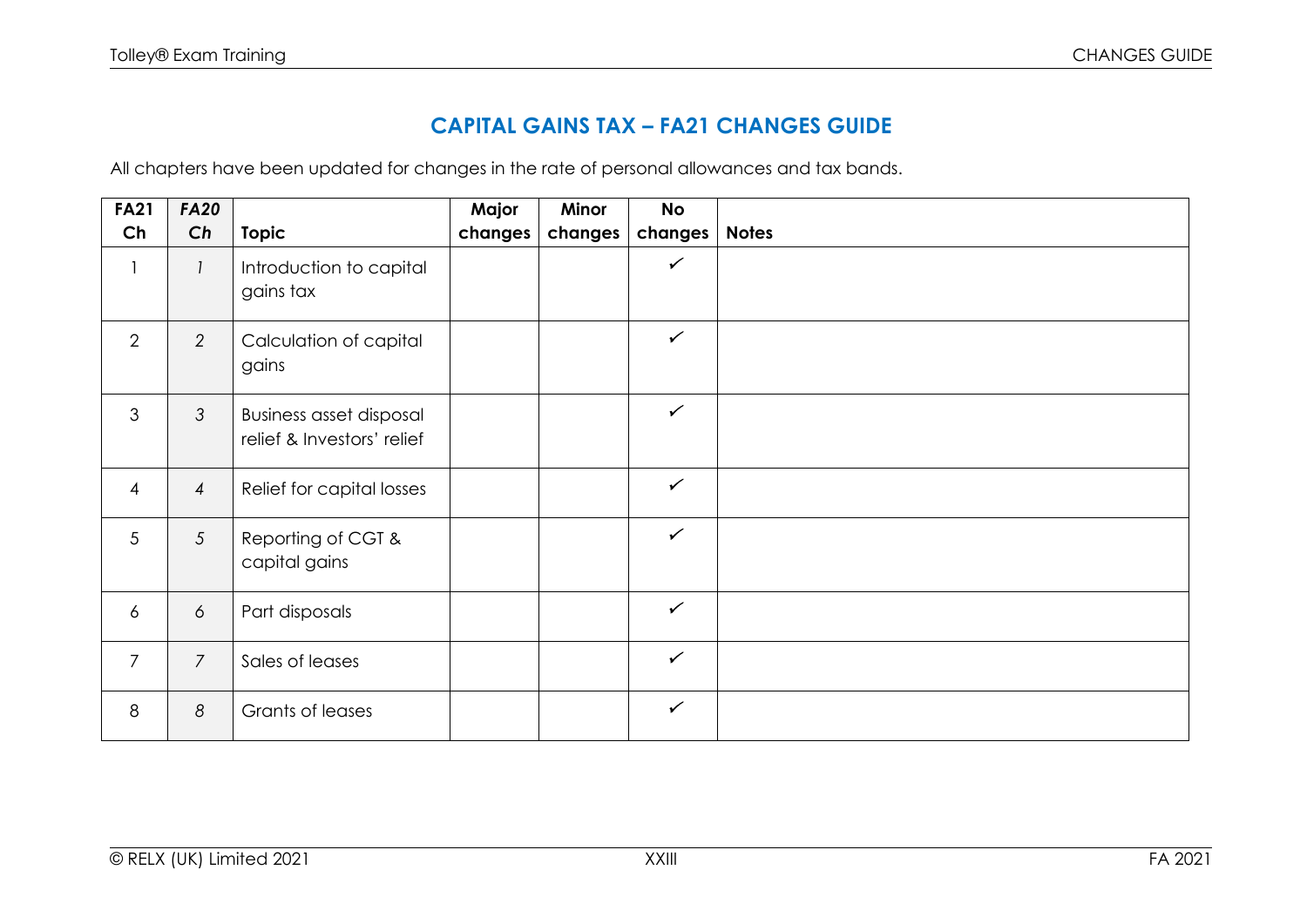| 9               | 9  | Grants of leases -<br>advanced aspects                      | $\checkmark$ |  |
|-----------------|----|-------------------------------------------------------------|--------------|--|
| 10 <sup>°</sup> | 10 | Chattels                                                    | $\checkmark$ |  |
| 11              | 11 | Valuation, Connected<br>persons & Inter Spouse<br>Transfers | $\checkmark$ |  |
| 12              | 12 | Shares & securities:<br>Matching rules                      | $\checkmark$ |  |
| 13              | 13 | Bonus issues & rights<br>issues                             | $\checkmark$ |  |
| 14              | 14 | Scrip issues & sales of<br>rights                           | $\checkmark$ |  |
| 15              | 15 | Takeovers &<br>reorganisations                              | $\checkmark$ |  |
| 16              | 16 | Gilts & QCBs                                                | $\checkmark$ |  |
| 17              | 17 | Earn-outs & deferred<br>consideration                       | $\checkmark$ |  |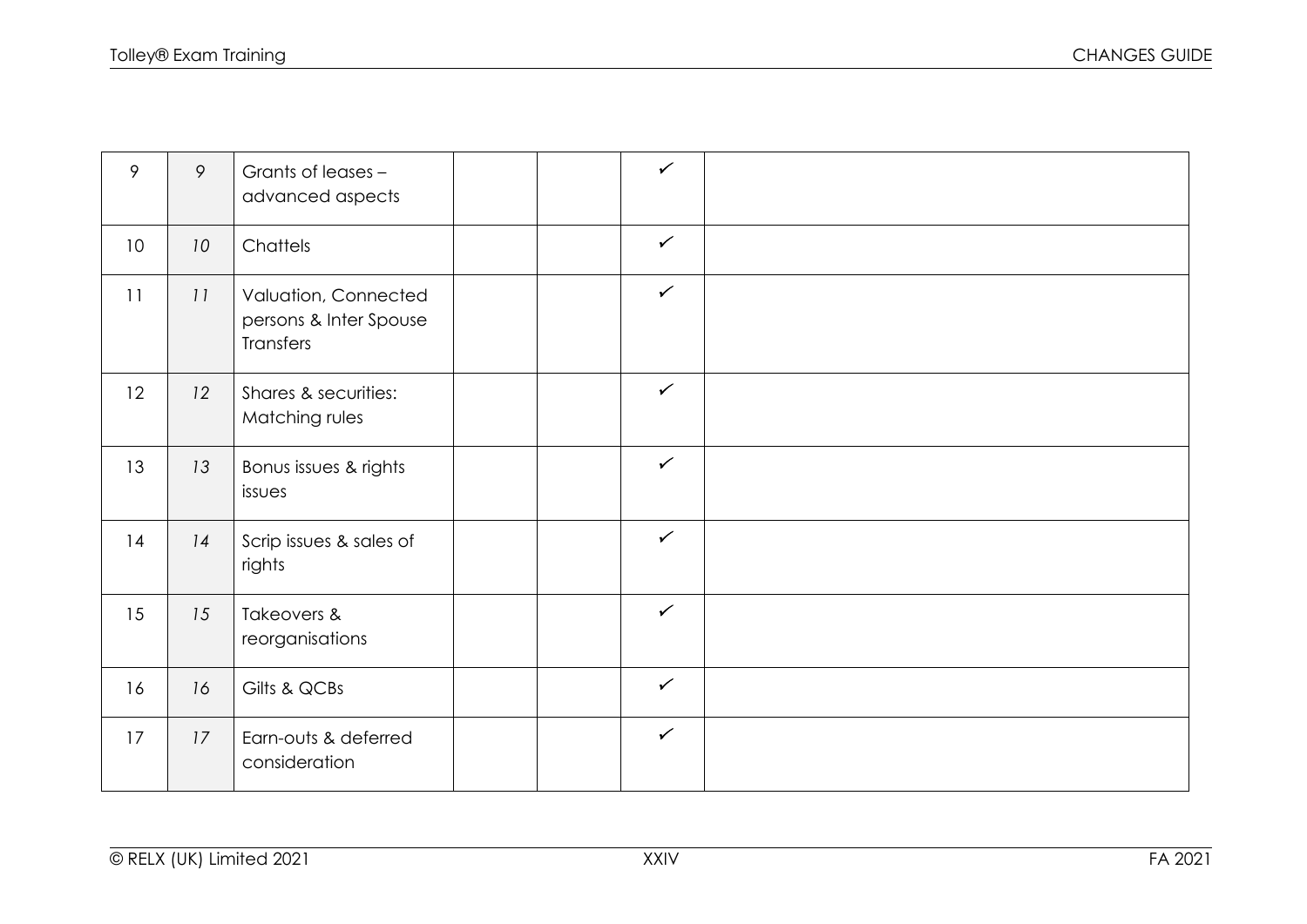| 18 | 18 | Options & other<br>intangible assets                      |  | $\checkmark$ |  |
|----|----|-----------------------------------------------------------|--|--------------|--|
| 19 | 19 | CGT & Employee Share<br>Schemes                           |  | $\checkmark$ |  |
| 20 | 20 | Rollover relief                                           |  | $\checkmark$ |  |
| 21 | 21 | Rollover relief &<br>depreciating assets                  |  | $\checkmark$ |  |
| 22 | 22 | Rollover relief - further<br>aspects                      |  | $\checkmark$ |  |
| 23 | 23 | Gift relief                                               |  | $\checkmark$ |  |
| 24 | 24 | Gift relief - restrictions                                |  | $\checkmark$ |  |
| 25 | 25 | Gift relief - further<br>aspects & exchanges of<br>assets |  | $\checkmark$ |  |
| 26 | 26 | EIS, SEIS & Social<br>Enterprise reinvestment<br>relief   |  | $\checkmark$ |  |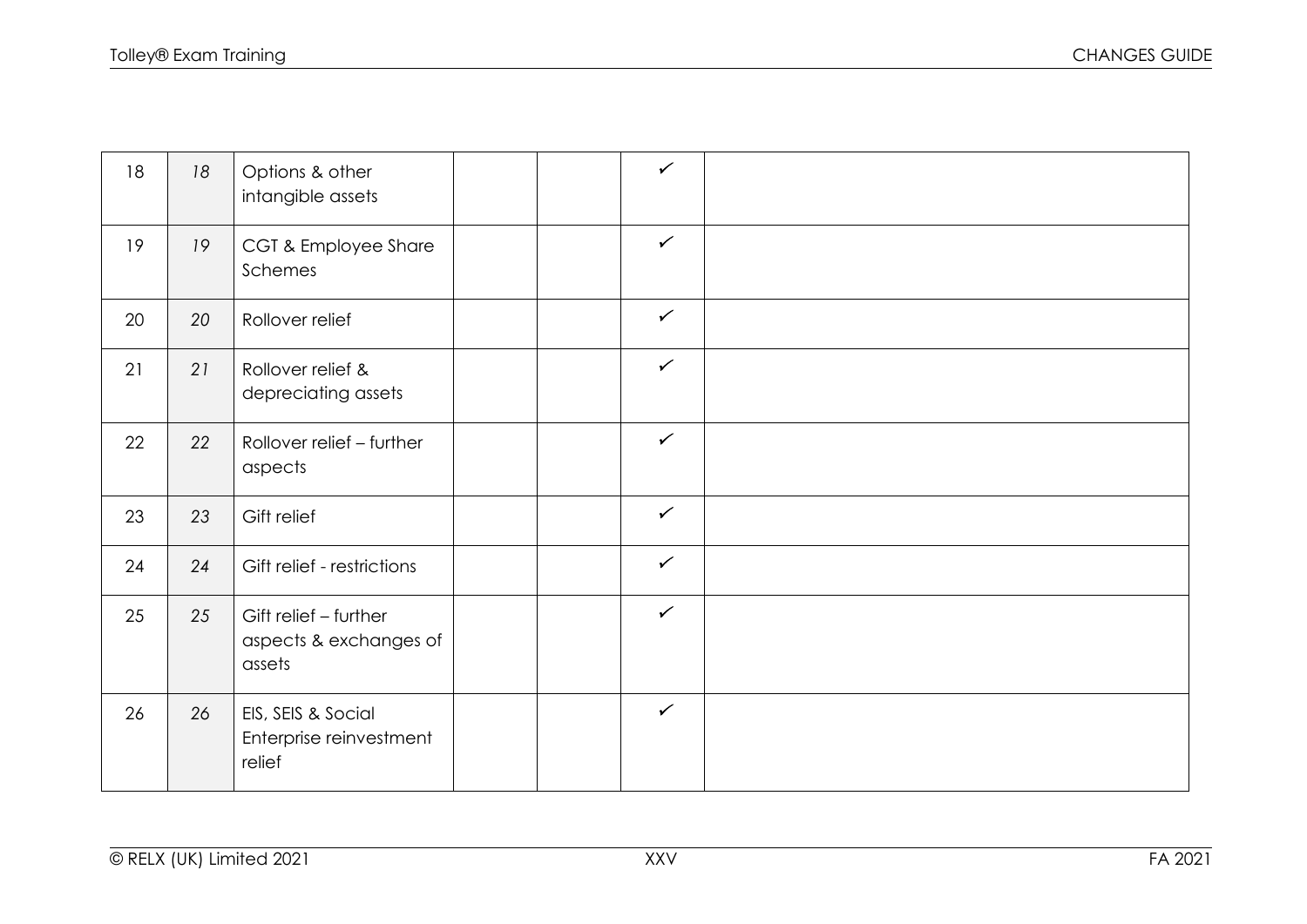| 27 | 27 | Gains & Losses on<br>EIS/SEIS/Social<br>Enterprise/VCT shares |  | $\checkmark$ |  |
|----|----|---------------------------------------------------------------|--|--------------|--|
| 28 | 28 | Principal private<br>residence relief                         |  | $\checkmark$ |  |
| 29 | 29 | PPR relief - further<br>aspects                               |  | $\checkmark$ |  |
| 30 | 30 | Assets lost or destroyed                                      |  | $\checkmark$ |  |
| 31 | 31 | Compensation for assets<br>damaged                            |  | $\checkmark$ |  |
| 32 | 32 | Foreign aspects of CGT                                        |  | $\checkmark$ |  |
| 33 | 33 | Deemed Domicile &<br>rebasing                                 |  | $\checkmark$ |  |
| 34 | 34 | Non-Doms: Relief for<br>Capital Losses                        |  | $\checkmark$ |  |
| 35 | 35 | Foreign aspects of CGT<br>- special rules                     |  | $\checkmark$ |  |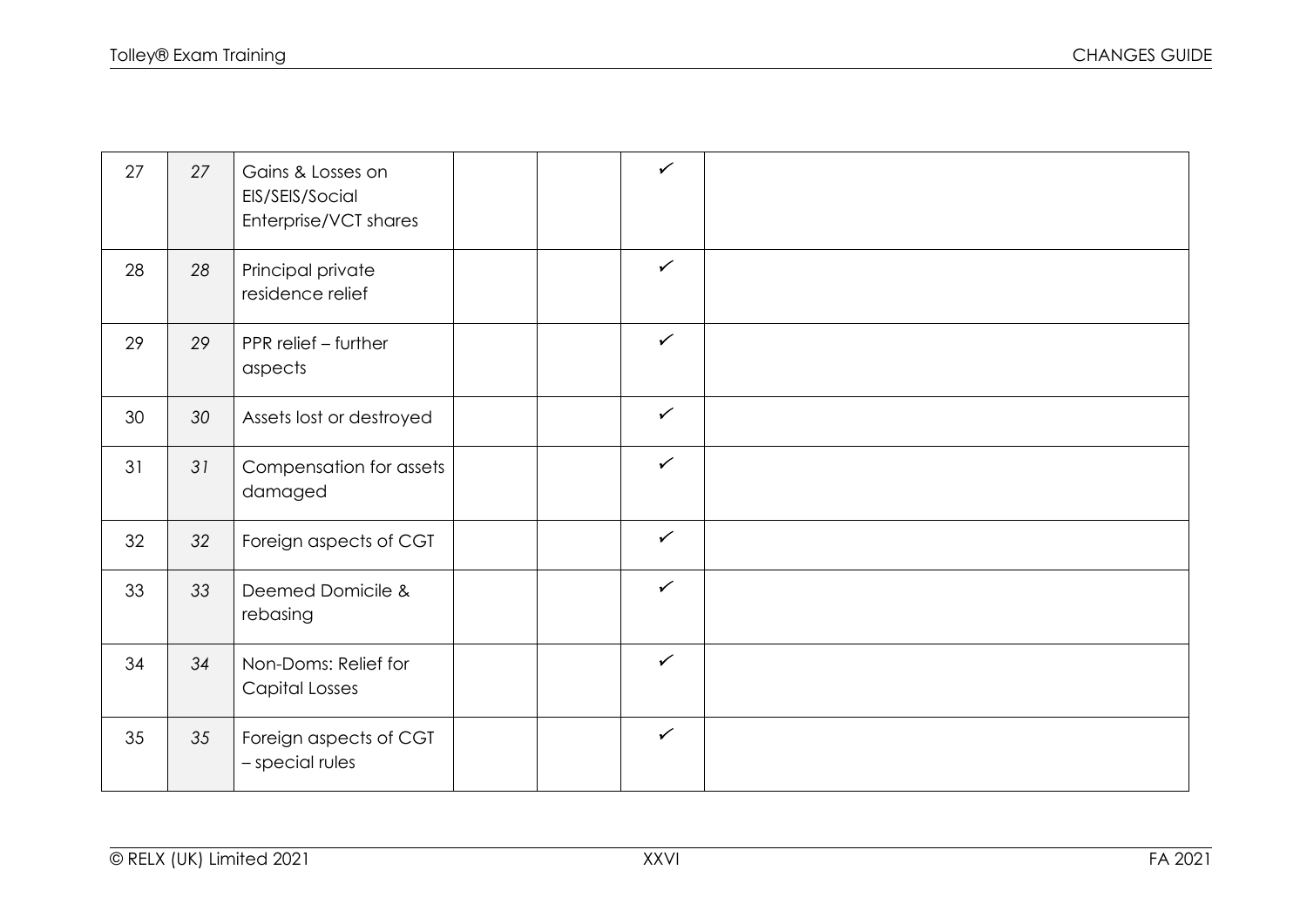| 36 | 36 | Double Tax Relief for<br><b>CGT</b>    |              | $\checkmark$ |                                                                                                    |
|----|----|----------------------------------------|--------------|--------------|----------------------------------------------------------------------------------------------------|
| 37 | 37 | Purchase of Own Shares                 | $\checkmark$ |              | Expanded details of condition for capital treatment<br>when discharging inheritance tax liability. |
| 38 | 38 | Extracting Profits from a<br>Company   |              | $\checkmark$ |                                                                                                    |
| 39 | 39 | An Introduction to Anti-<br>Avoidance  |              | $\checkmark$ |                                                                                                    |
| 40 | 40 | <b>Transactions in Securities</b>      |              | $\checkmark$ |                                                                                                    |
| 41 | 41 | <b>Transfer of Assets</b><br>Abroad    |              | $\checkmark$ |                                                                                                    |
| 42 | 42 | Transactions in UK Land                |              | $\checkmark$ |                                                                                                    |
| 43 | 43 | Value Shifting                         |              | $\checkmark$ |                                                                                                    |
| 44 | 44 | Disclosure of Tax<br>Avoidance Schemes | $\checkmark$ |              | Updated for changes to HMRC powers to issue SRN                                                    |